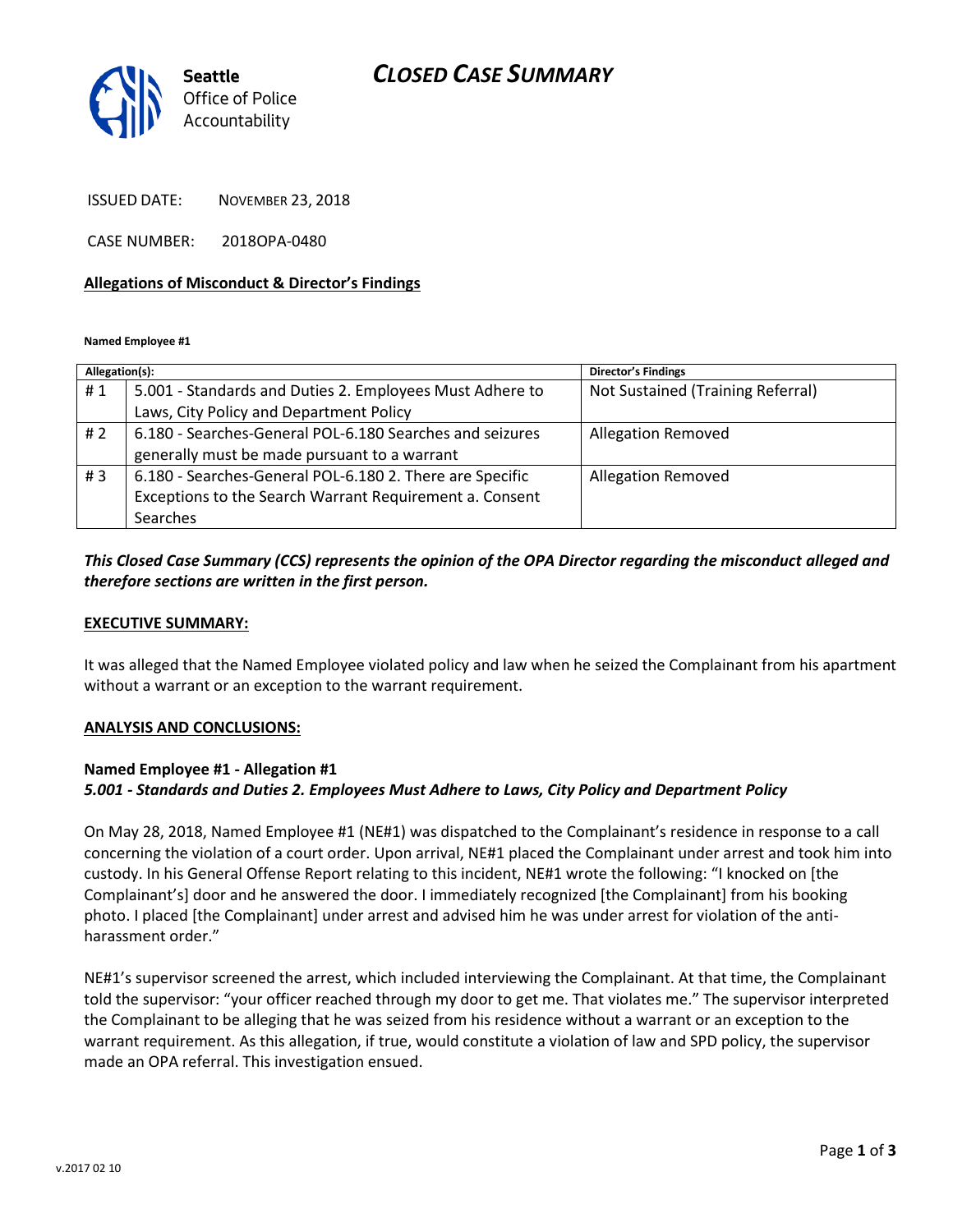

# *CLOSE CASE SUMMARY*

OPA CASE NUMBER: 2018OPA-0480

During its investigation, OPA reviewed NE#1's Body Worn Video (BWV), which recorded the seizure of the Complainant. It showed that the Complainant opened his door in response to the officers' knocks. When he first interacted with NE#1, the Complainant was standing at the threshold of the door but was still inside.

While NE#1 had probable cause to effectuate the arrest, it is undisputed that he did not have an arrest warrant or, for that matter, a search warrant permitting him to enter the Complainant's apartment. Pursuant to Article 7 of the Washington State Constitution and the decision in *State v. Holeman*, 103 Wn. 2d 426 (1985), pulling someone from the threshold of their residence is a seizure that must be justified by either a warrant or an exception from the warrant requirement. At his OPA interview, NE#1 explained that he realized, after the fact, that he had effectuated a warrantless seizure. He further acknowledged that there was no exception from the search warrant requirement that applied to this case to justify the seizure.

While I agree with NE#1 that the search was unjustified, I recommend that he receive a Training Referral rather than a Sustained finding. I make this recommendation for three main reasons. First, NE#1 took responsibility for his actions at his OPA interview and has clearly learned from this incident. Second, OPA has seen multiple cases where officers have engaged in similar violations. In those cases, OPA determined that the dearth of search and seizure training provided to the officers and a lack of understanding of the caselaw governing the specific scenario raised in this case, rather than intentional misconduct, was the primary cause of the violations of policy. As a result of those cases, OPA issued a Management Action Recommendation in which OPA advised the Department to provide more regular and in-depth search and seizure training to officers. (*See* 2018OPA-0053; *see also* OPA Management Action Letter, Second Quarter 2018.) Third, OPA believes that NE#1 acted in good faith here and took what he perceived to be essential law enforcement action.

As such, OPA recommends that NE#1 receive the below Training Referral.

• **Training Referral**: NE#1 should receive additional training concerning seizures at the threshold of the door to a subject's residence. His chain of command should ensure that he reviews the *Holeman* decision and any other legal authority that the chain of command deems relevant and appropriate. NE#1 should be counseled by his chain of command concerning the search he conducted in this case and how it was inconsistent with both policy and law. Lastly, NE#1's chain of command should ensure that he understands the above and does not revisit this mistake in the future. Based on NE#1's OPA interview, it appears that he does, in fact, understand this and will not do so. This re-training and associated counseling should be documented and this documentation should be maintained in an appropriate database.

## Recommended Finding: **Not Sustained (Training Referral)**

# **Named Employee #1 - Allegation #2**

### *6.180 - Searches-General POL-6.180 Searches and seizures generally must be made pursuant to a warrant.*

This policy references the same conduct that is discussed above; namely, whether the seizure in this case was consistent with law and policy. As such, I deem this allegation to be duplicative and I recommend that it be removed.

Recommended Finding: **Allegation Removed**